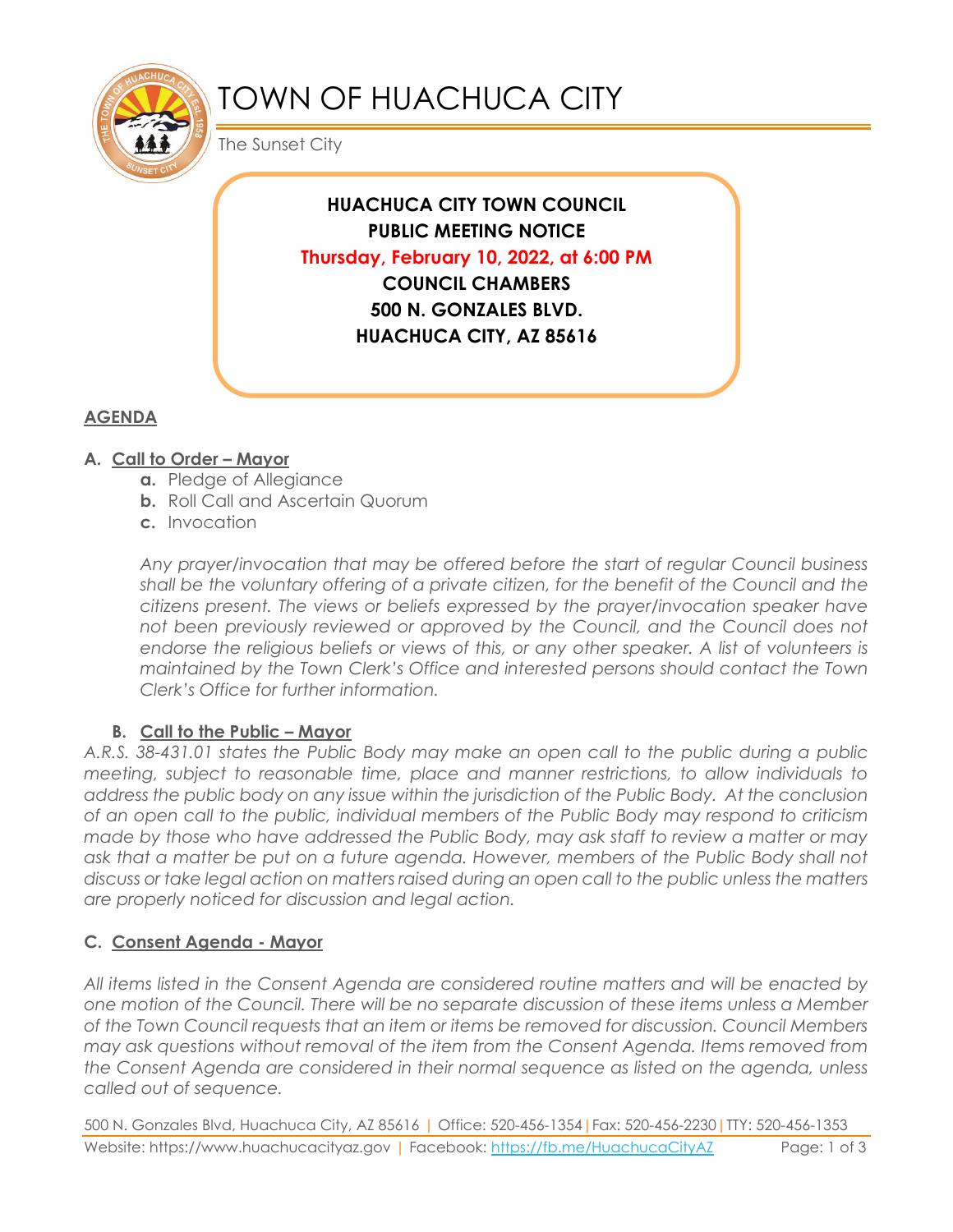C.1 Consider approval of the Minutes of the Regular Council Meeting held on January 27, 2022.

C.2 Consider approval of the Payment Approval Report.

#### **D.** Unfinished Business before the Council – Mayor

*Public comment will be taken at the beginning of each agenda item, after the subject has been announced by the Mayor and explained by staff. Any citizen, who wishes, may speak one time for five minutes on each agenda item before or after Council discussion. Questions from Council Members, however, may be directed to staff or a member of the public through the Mayor at any time.*

**D.1 Discussion and/or Action [Mayor Wallace]: Direction to staff regarding the equipment maintenance plans submitted by each Department Head.**

**D.2 Discussion and/or Action [Suzanne Harvey]: Administration and Animal Control Officer staffing in the Police Department.**

#### **E. New Business Before Council - Mayor**

*Public comment will be taken at the beginning of each agenda item, after the subject has been announced by the Mayor and explained by staff. Any citizen, who wishes, may speak one time for five minutes on each agenda item before or after Council discussion. Questions from Council Members, however, may be directed to staff or a member of the public through the Mayor at any time.* 

**E.1 Discussion and/or Action [Suzanne Harvey/ Whetstone Fire Chief Robert Jarvis]: Consideration of the proposal of Whetstone Fire District to partner with the Town in seeking a gaming revenue grant from the Gila River Indian Community [Proposition 202 revenue sharing] to fund acquisition of new electrocardiogram units.**

**E.2 Discussion and/or Action [Mayor Wallace]: Proclamation 2022-01 – A Proclamation of the Mayor recognizing the month of February as Black History Month in the Town of Huachuca City.** 

**E.3 Discussion and/or Action [Matthew Doty]: Approval of repairs to the Caterpillar 613C Elevator Scraper in the amounts of \$11,457.67 and \$7,630.23.**

**G. Reports of Current Events by Council**

**H. Adjournment**

Posted at 5:00 PM on February 8, 2022, at the following locations:

| <b>Town Hall Bulletin Board</b> | <b>Town Hall Lobby Windows</b> | Town Website               |
|---------------------------------|--------------------------------|----------------------------|
| 500 N. Gonzales Blvd.           | 500 N. Gonzales Blvd.          | https://huachucacityaz.gov |
| Huachuca City, AZ 85616         | Huachuca City, AZ 85616        |                            |

500 N. Gonzales Blvd, Huachuca City, AZ 85616 | Office: 520-456-1354|Fax: 520-456-2230|TTY: 520-456-1353 Website: https://www.huachucacityaz.gov | Facebook:<https://fb.me/HuachucaCityAZ> Page: 2 of 3